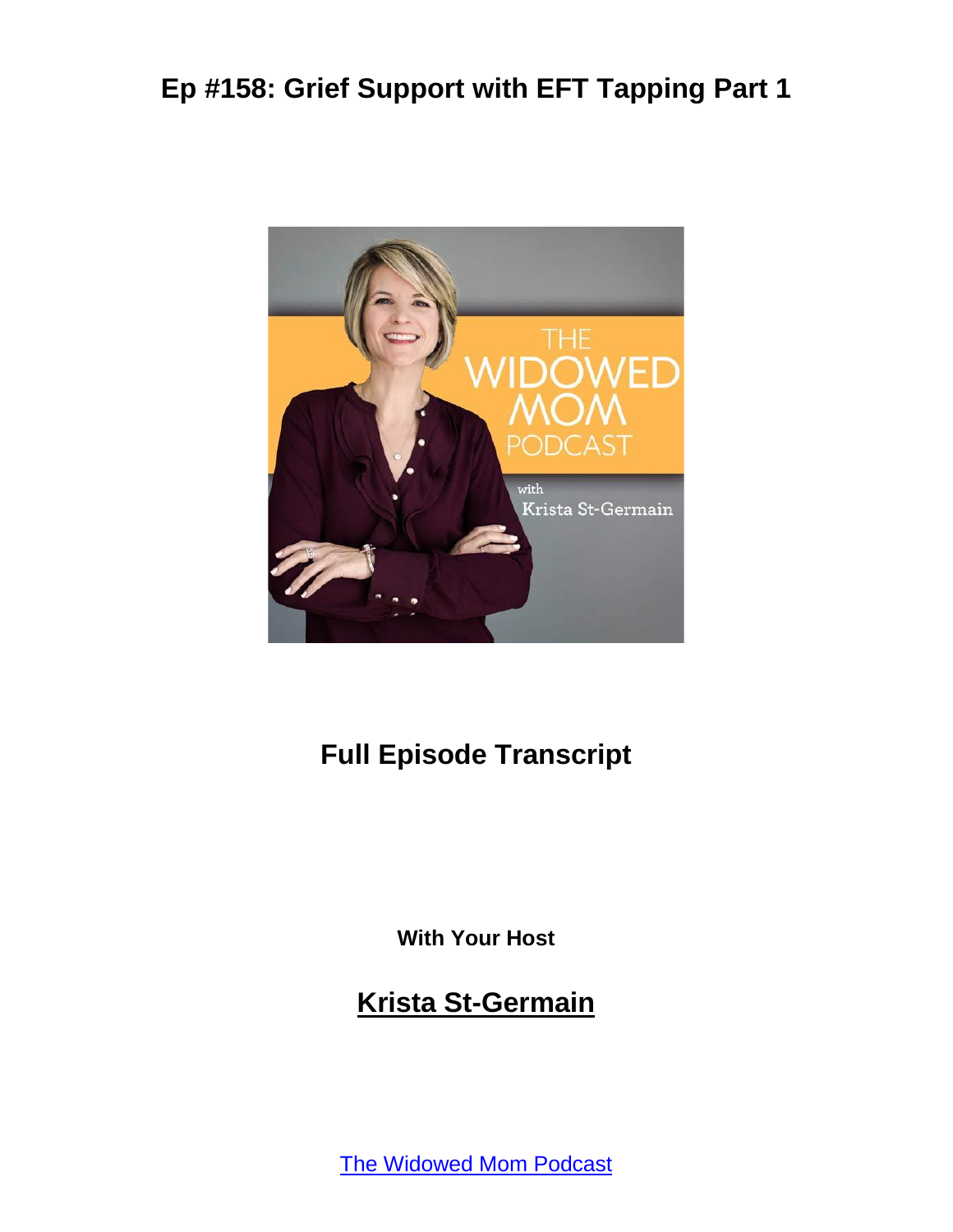Welcome to *The Widowed Mom Podcast*, episode 158, Grief Support with EFT Tapping Part One.

Have you ever wished you had a tool that could help you manage your grief grenade, lower your stress, and help you with not only the challenges of grief but literally all areas of life? Well, today on *The Widowed Mom Podcast* I'm going to introduce you to that tool. And over the course of the next two episodes, I'm going to teach you the basics so you can start using it for yourself.

Welcome to *The Widowed Mom Podcast,* the only podcast that offers a proven process to help you work through your grief, to grow, evolve, and create a future you can truly look forward to. Here's your host, Master Certified life coach, grief expert, widow, and mom, Krista St. Germain.

Hey there, welcome to another episode of the podcast. How you doing? What's going on in your world? I'm still not a 100% but definitely feeling so much better. I would appreciate though any good vibes, any thoughts, prayers, knowings of perfect turning to health, whatever it is in your faith tradition or whatever works for you that you send them to my stepmom. She has COVID, got it from the rest of us and as I'm recording this she is on day eight and she's been pretty darned miserable.

And her doctor says day 10 is often the day where you either start to make a positive turn or a not so positive turn. And she just tends to have a very weakened immune system anyway. So would appreciate some love sent her way. And I know for some of you, you lost your person to COVID, and I know that that's potentially rather triggering. But I really appreciate that you of all people understand the struggle firsthand. So, thank you for sending her some love.

I also want to tell you, if you are, because I know a lot of certified life coaches listen to this podcast. If you are a Life Coach School certified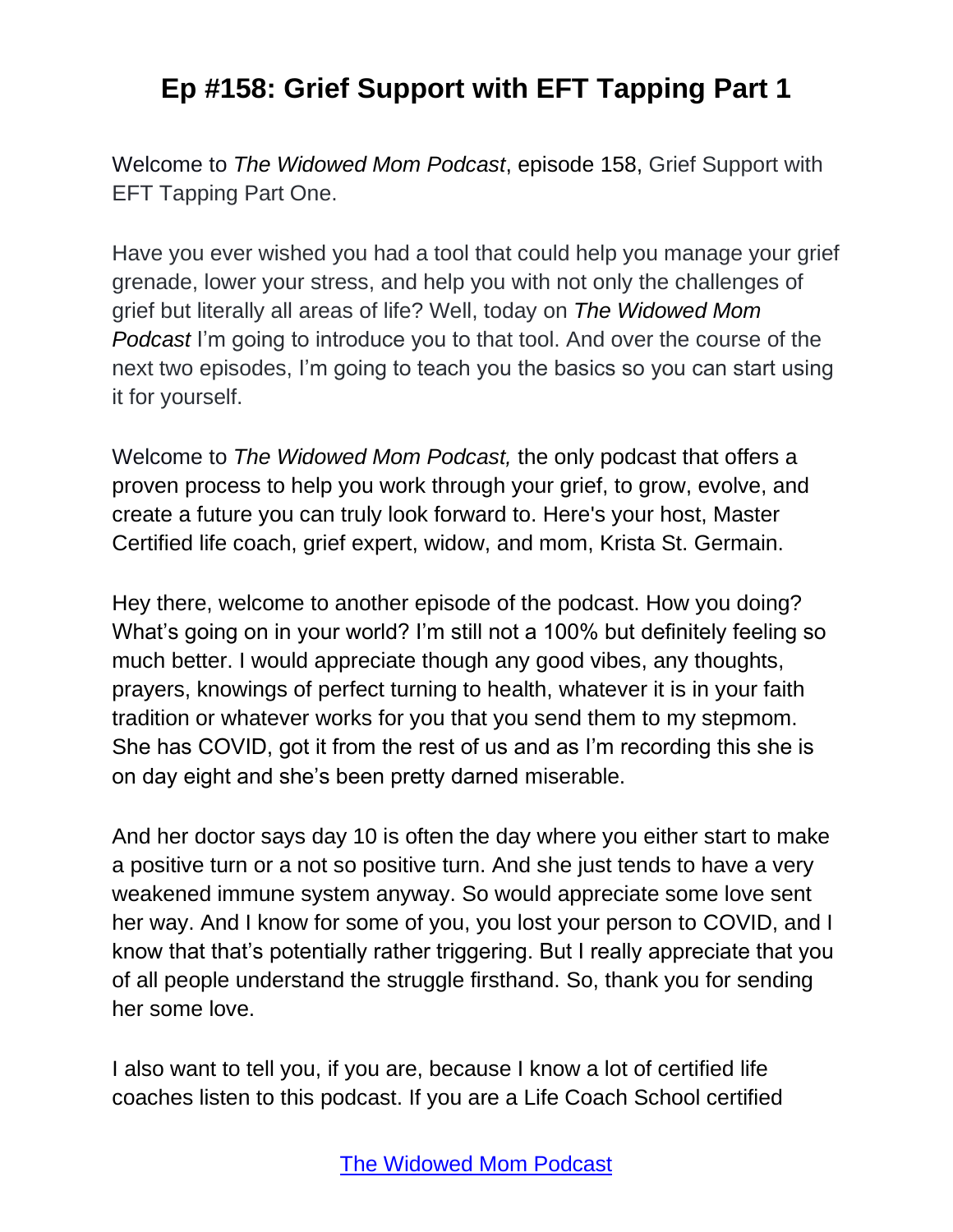coach, I want to let you know that I am working on something I'm really excited about for you which is an advanced certification in grief and posttraumatic growth coaching.

So, I see all the time unfortunately, coaches who are uncomfortable coaching grief and coaching posttraumatic growth. And they shy away from it, they tiptoe around it. They worry that they don't have what they need. They want to help clients with the scary issues, or issues that they believe are scary and they don't quite feel confident in doing that. And so, we've got to fix it. We've just got to fix it. So, I am working on a certification. And again, it is only for certified Life Coach School coaches. So, you have to have gone to The Life Coach School. You have to be certified.

You will have to be in good active standing in order to get into the certification. But I just want to let you know that I'm working on it. And if you want to get added to the interest lift so that you get notified when we launch, you can email us at [support@coachingwithkrista.com.](mailto:support@coachingwithkrista.com) And just tell us to add you to the interest list. So, [support@coachingwithkrista.com.](mailto:support@coachingwithkrista.com) And we'll add you to that interest list, really excited to bring this advanced certification your way.

So, let's go ahead and get into the episode. This is going to be a two part series. And in part one we're going to talk about how widows can use EFT tapping, which is also called Emotional Freedom Technique, that's what it stands for. And I'm going to tell you what it is and how it works, why it's one of my favorite tools. The three main reasons that we use it inside My Mom Goes On coaching program and because of course while I hope you will join us in Mom Goes On, I want you to be able to support yourself with EFT tapping even if you don't.

This is one of my favorite tools and I want you to know about it because anybody can use this tool. Then in part two of the podcast series we're going to cover how to tap. And I'm actually going to walk you through a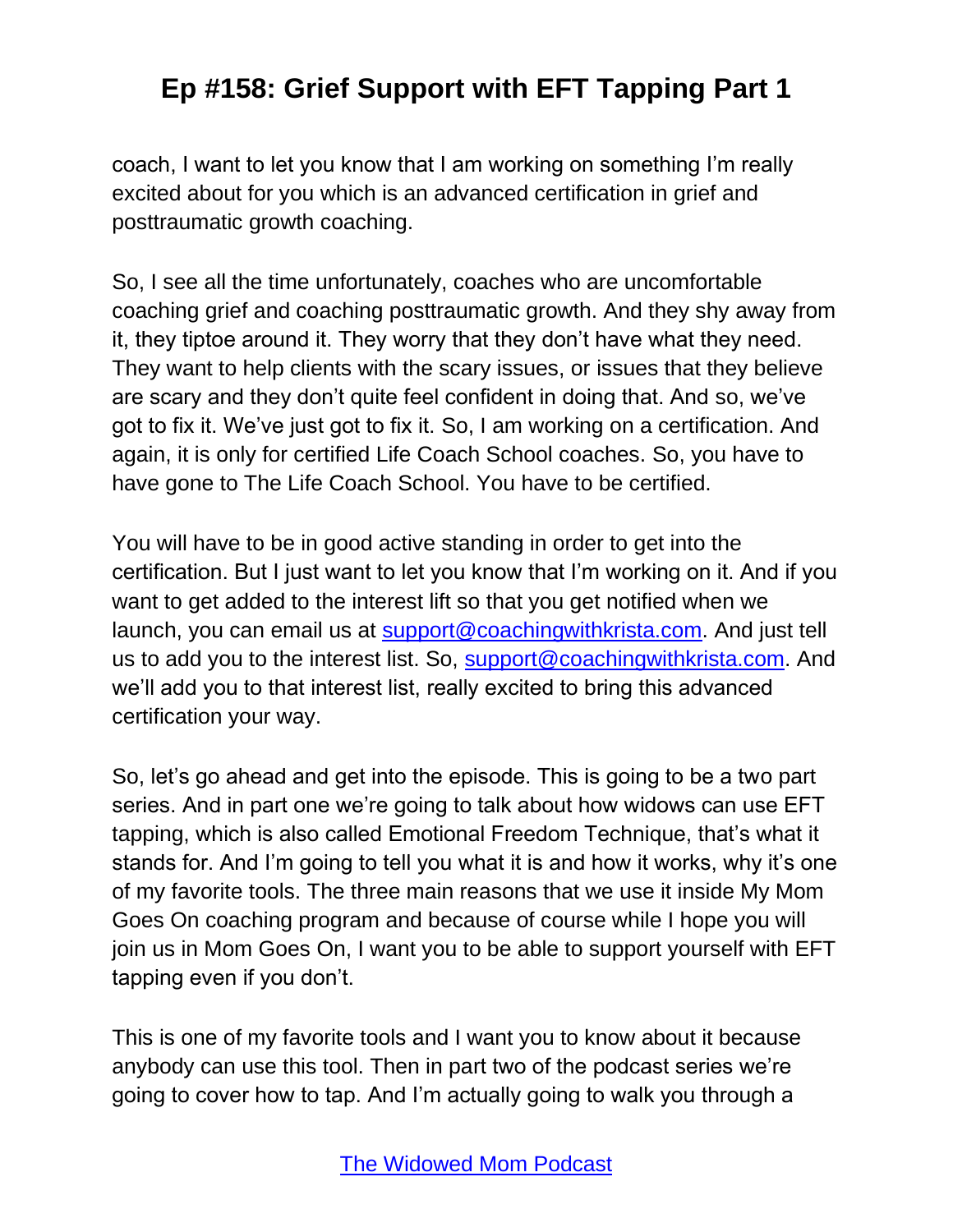tapping exercise that you can use on your own so you can see just how easy and effective it is. And you can start to feel more comfortable with it and decide whether you would like to add it to your toolbox.

So, before we talk about EFT tapping, I want to remind everyone that grief is not just an emotion, it's an umbrella term for the internal experience of loss. This includes all the thoughts and feelings that we have about the loss. And I want to remind you that grief is unique for everyone. It's a natural response to a perceived loss. And there are many ways to support ourselves when it comes to grief. So, EFT tapping is one of those ways.

One of the things that my Widowed Mom clients struggle with the very most, especially before Mom Goes On, is they struggle with how to deal with the emotions of grief. Most of us grew up in homes and schools where we were not taught how to navigate feelings. In fact, we were generally sent messages, implicit, explicit messages that our feelings were something we should fix, or we should avoid, or hide, or at least deal with in private.

So, it's no wonder that when our person dies we are woefully unprepared because we live in a culture that espouses more myths than truths about grief. And we've all had more than a couple of decades of experience cementing patterns of dealing with emotions that actually make them harder instead of easier. So, if this feels true to you, I really want you to stop and have so much compassion for yourself.

And when you find yourself struggling with intense emotion I want to remind you it is not a sign that something is wrong with you. It is not a sign that you're doing grief wrong because that's impossible anyway. There's no right or wrong way to do grief. It's just a sign that you're a product of a culture that doesn't get grief and that didn't teach you how to deal with the emotions that you're feeling.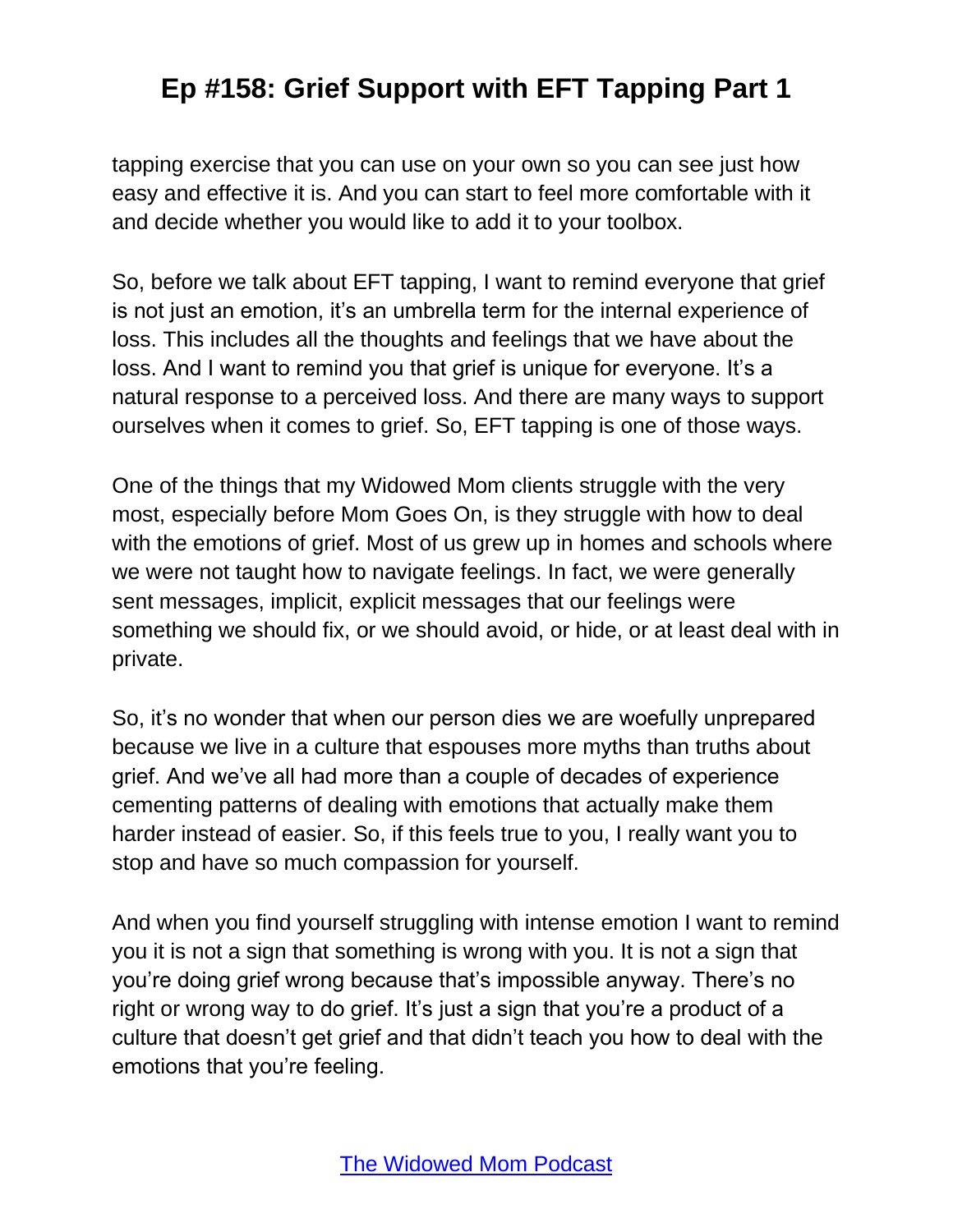So given your experience and your upbringing, you're right where you should be but that doesn't mean you have to stay there. That doesn't mean that there aren't other experiences available to you, that there aren't tools to help you. And that's why I want to talk to you about how we use EFT tapping in my coaching program specifically for grief. I discovered tapping a number of years ago, somewhere in the early 2000s. And I think I first discovered it in one of Jack Canfield's books.

It is not a magic pill but to me it sometimes feels like ones. And I have found it useful in all areas of my life. When my children were little I used tapping to help them before bed especially. When they were stressed out, when their emotions were intense, when they just needed some help regulating their nervous systems we would go to tapping. And in the early days I would tap on the points for them. Many times, my son who is now almost 15 would say to me, "Mommy, will you do that tappy thingy?" He would ask me for it because he knew it would make him feel better.

I used it with him after Hugo died and of course on myself. I have used it many times with my daughter who's now 18, but navigating the challenges of being a teenage girl in this world can be rough. And so, she and I have used that tool together on numerous occasions. And I now use it inside of My Mom Goes On program. Now, inside the program we use it for three main purposes. These are not the only purposes you can use tapping but these are the three main purposes that we use them. So, I'm going to tell you what those are.

And then I'll tell you some of the other reasons that EFT tapping can be used, and a little bit about it, and how it works. So, in Mom Goes On, the three main purposes that we use EFT tapping for are first, to support ourselves when our emotions feel intense. If you're listening to this podcast and it's because your spouse died you know what it's like to have intense emotion. And you know what it's like to have a miserable experience of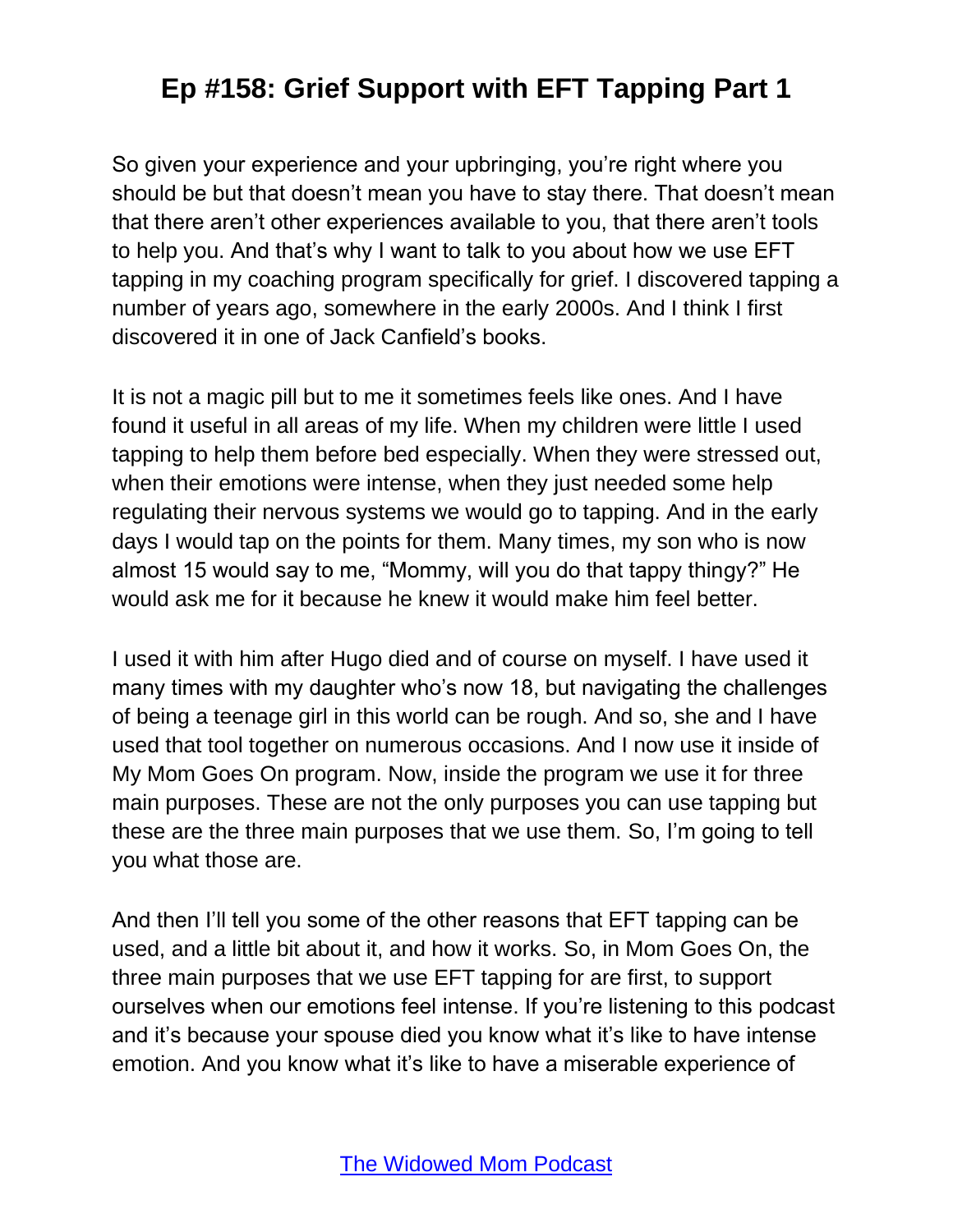intense emotion. You've probably heard me talk about clean pain versus dirty pain.

Clean pain is very natural, it's not easy. It doesn't feel great, but it feels almost cleansing versus the experience of dirty pain, which is when we come along, and we judge ourselves for having that pain and we resist that pain. And we heap all sorts of thoughts and beliefs on top of it that don't serve us, and we create an experience that's way, way worse than the initial pain. And we create our own suffering, our dirty pain.

So, I love use tapping inside of Mom Goes On to help us have a clean experience or a cleaner experience of pain because pain is a part of grief, and it is a part of being a human on this planet. So, everybody wants to have a better experience of intense negative emotion. And whether it's a grief grenade or just a stressful moment in your day or maybe it's intense loneliness or intense sadness, or intense anger, tapping is a brilliant way to allow that emotion to just flow through you, to run its course, to just pass on through to lower your stress.

It literally sends a message to your amygdala, which is the little almond shaped part of your brain that controls your fight, flight or freeze response, tells that part of your brain that you're safe. And it's quick, and it's reliable, and it helps you let an emotion flow through you. So that's the number one reason that we use it. Also remember that when emotion is high, intelligence is low. And it's cliché but it's true and it's easy to remember, which is why I say it. When emotion is intense we don't have access to the part of our brain that allows us to think clearly.

And you've been there, I know you have. When your emotion is so intense, you know you can't make a good decision. You know your brain is not showing you solutions to whatever problem is in front of you. You can't see possibilities. We just can't think clearly. And when emotion is intense in that way, sometimes that's when we start looking for ways to leave our bodies,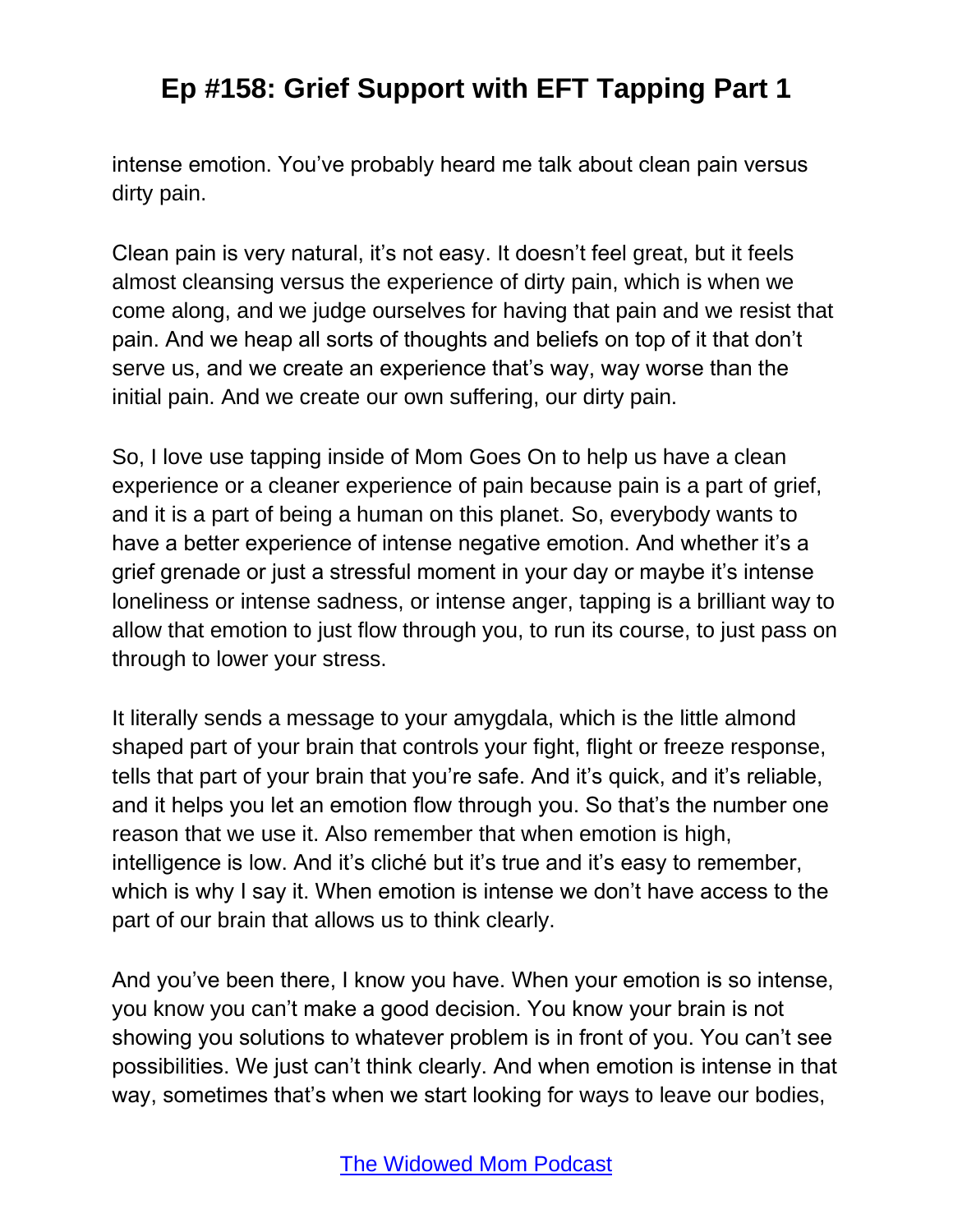can I eat this feeling away? Can I shop it away? Can I work it away? Can I drink it away? Can I distract myself with social media? What can I do to get out of my body and make this experience better?

That's what we start doing, which as we know sometimes it's not a horrible strategy, sometimes it's fine. But after a while if that's the only coping mechanism we have or that's our predominant response to negative emotion we can create some consequences in our lives that we don't want because of that, because we have no other way to let emotion flow through us and we're always trying to escape our bodies. And a few rounds of tapping can really, really help.

Now, you've also heard me talk about the NOW process which we also teach in Mom Goes On. So, I just want to remind you that that's available for you too. If you want a quick primer on NOW which is another way of allowing emotion without tapping then go take a listen to episode 3 of *The Widowed Mom Podcast*. It's called How to Feel Better Now. I believe both EFT tapping and NOW are powerful ways to support yourself when you're experiencing an intense emotion. And I love providing both options, so both are options.

But you'll tend to have a preference given the situation that you're in. So maybe you're in front of a bunch of people and tapping doesn't really feel like something you want to do because people are staring at you. So maybe NOW is easier. Maybe your hands are full, you can't actually tap. And so NOW is a little bit better for you in that moment. Maybe you just like NOW better, whatever your reasons are, doesn't matter to me. I just like providing things that work and I think that both Emotional Freedom Technique tapping, and the NOW process are amazing tools.

So that's the main purpose that we use it for inside of Mom Goes On which is to support ourselves when our emotions feel intense. And the second reason we use it is to shift a belief. And this might not be a reason that you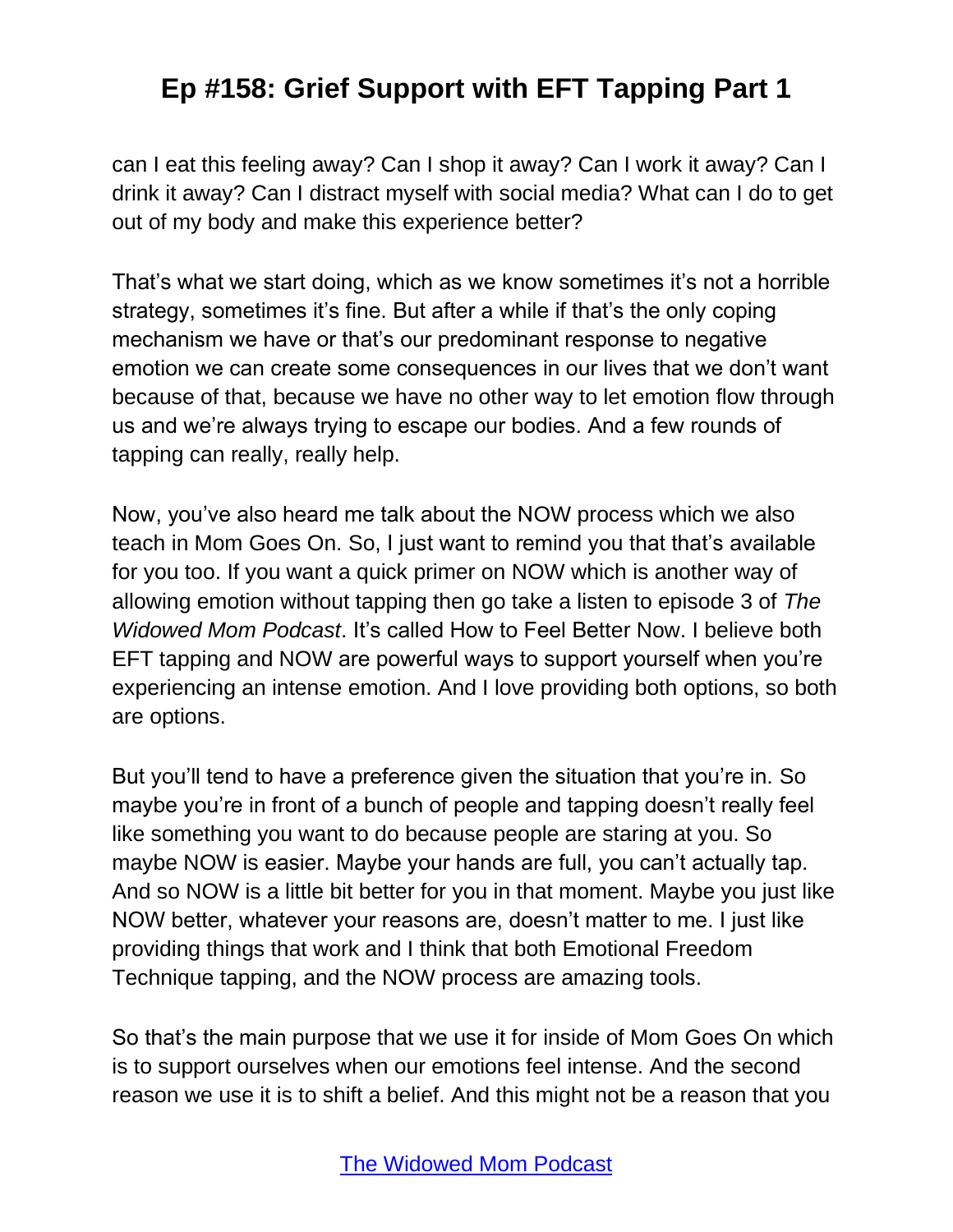would expect anyone to use tapping but it's actually a beautiful thing that tapping can help you accomplish. So, remember that a belief is just a thought that we've thought enough times that we don't have to try to think it anymore, it just shows up, we just believe it. It just becomes a neural pathway in our brain that no longer requires conscious effort.

And what we believe matters because it's how we create our life experience and through no fault of our own most of us are moving through our day on autopilot, simply believing our thoughts and operating from the same neural pathways that we operated from the day before, and the day before that, and the day before that. And we aren't intentionally creating our lives so much as we are recreating the same old life. And this really matters if you aren't loving the life that you're living.

If your thought is as mine used to be, which is my best days are probably behind me. It's never going to get as good as it once was. Imagine the result of having that belief. We don't want to keep that one if we're trying to get back to loving life. We want to shift it. But it's not always an easy thing to do and you can't just stand in front of the mirror and say, "I love my life, I love my life, I love my life", because it doesn't work. And if you've tried it, you know it doesn't work.

So, in addition to the other tools that I teach in Mom Goes On which serve the same purpose like thought ladders, and bridge thoughts, and obstacles or strategies and different ways of practicing thoughts in ways that do work. We can also use Emotional Freedom Technique tapping as another way to shift a belief.

And the third reason that we use it is to reduce our resistance to doing the work that we want to do within the program. You've heard me talk about primitive brain's motivational triad. If you haven't, go back and listen to episode 23, called Widowhood and the Motivational Triad. But basically, we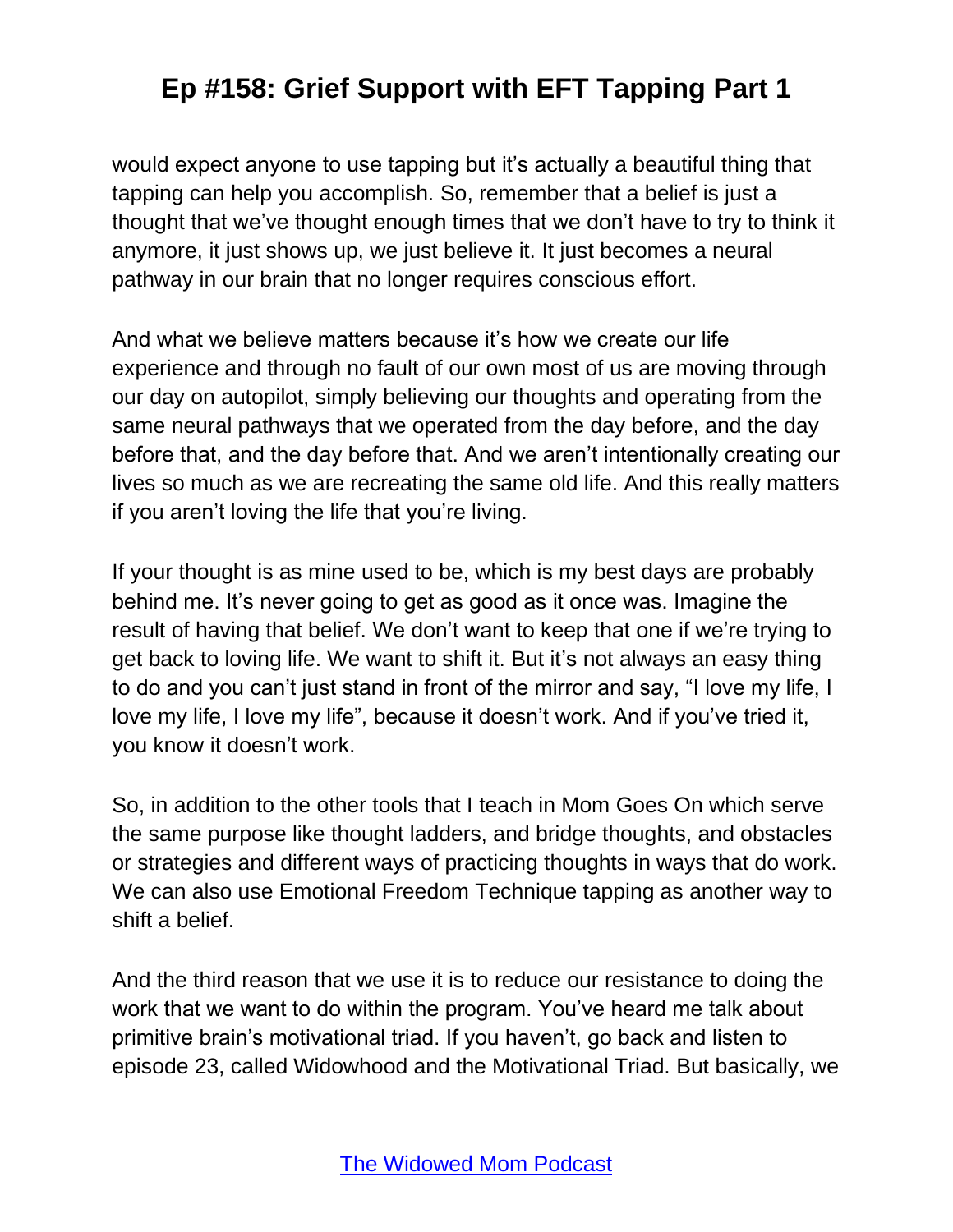can notice that our primitive brain's motivational triad can get in our way when we're trying to change our lives.

Long story short, we evolved to have a brain that in order to keep us alive is very interested in seeking pleasure and avoiding pain and being efficient, conserving calories. And it's a beautiful thing but what we're doing in Mom Goes On, so that we can love life again after the loss of our spouse requires us to do the exact opposite of what our motivational triad wants us to do. We have to learn to seek discomfort on purpose.

We have to learn to allow pain to be part of our experience, to challenge our own thought and belief patterns, and to practice new ones, which to our brain is highly inefficient as we're changing those unconscious patterns. So, our primitive brain is just not interested in doing any of this, it would just rather not. And that makes total sense.

So, we can use EFT tapping when we notice that part of our brain resisting, when we notice we don't want to do the work, when we notice we don't want to get coaching, when we notice we want to stay safe in the cave and we want to hide, or we don't want to be vulnerable. When we notice ourselves feeling overwhelmed with the work of it, we can use tapping, we can notice the motivational triad getting in the way of the change that we want to create. And we can tap to reduce that resistance so that we can do the work that we want to do.

A couple of years ago I started a certification in clinical EFT with Dawson Church's organization and I'm a big fan of his work. And I got, oh gosh, I had a lot of that certification done and then I came to the practical part which is where you actually had to start working with a tapping peer and doing tapping with other people on your own, and recording your tapping coaching sessions and sending them in for critique and so on. And so, I decided I didn't really want to work with a peer because I didn't want to be somebody's guineapig who didn't know what they doing.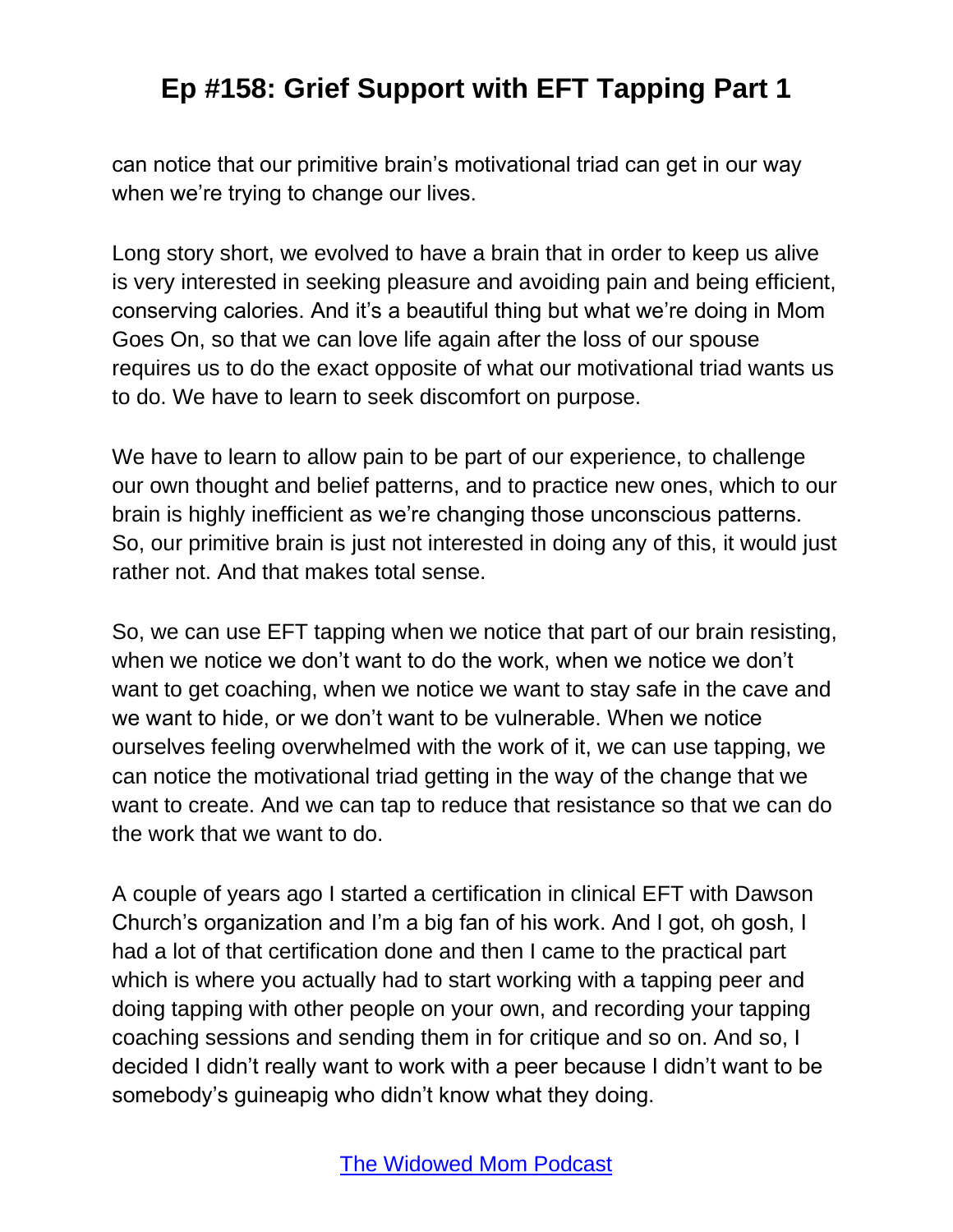I just decided, I'm going to find somebody who's good at tapping, who already knows what they're doing and I'm just going to pay them to tap with me because I had to have so many hours as a tapping client. And I started working with one of my instructors actually, and she went on maternity leave and she recommended another person who I just fell in love with. So much so that I decided, I don't even want to get certified anymore, I just want to pay her to come in and work with my people. She's so good that I just want to pay to have her come in and work inside of Mom Goes On.

So, for the last, sometimes I feel like I'm stuck in a time vortex. Over a year at least she's been coming in every other week and doing a tapping session with my Mom Goes On clients. And that can be done in many, many ways. But again, we use it to reduce the intensity of negative emotion, support ourselves when emotions feel intense, to shift beliefs and to reduce resistance to the work that we want to do. But it can also be used for other reasons. Healing a past trauma. I love this tool for that.

And I have done so much work myself on the accident, on all the things surrounding Hugo's death, that tapping was tremendously valuable for me. And The Veterans Administration recently approved it as a tool for people who are suffering with PTSD. So, it's now being used in clinical settings along with EMDR and other trauma tools and with great success. It's being used with victims in all sorts of war torn countries, with victims of the Rwandan genocide.

There is an organization called The Tapping Solution Foundation, which was created by the Ortner's, a sister and two brothers. And actually, had Jessica Ortner on an episode of the podcast where she talked a little bit about The Tapping Solution and how that work came to be. But they created The Tapping Solution Foundation to support the victims of the Sandy Hook Elementary School shooting which was, what, 10 years ago? Because they lived in that area, it was right down the road from where they lived, and it was their community.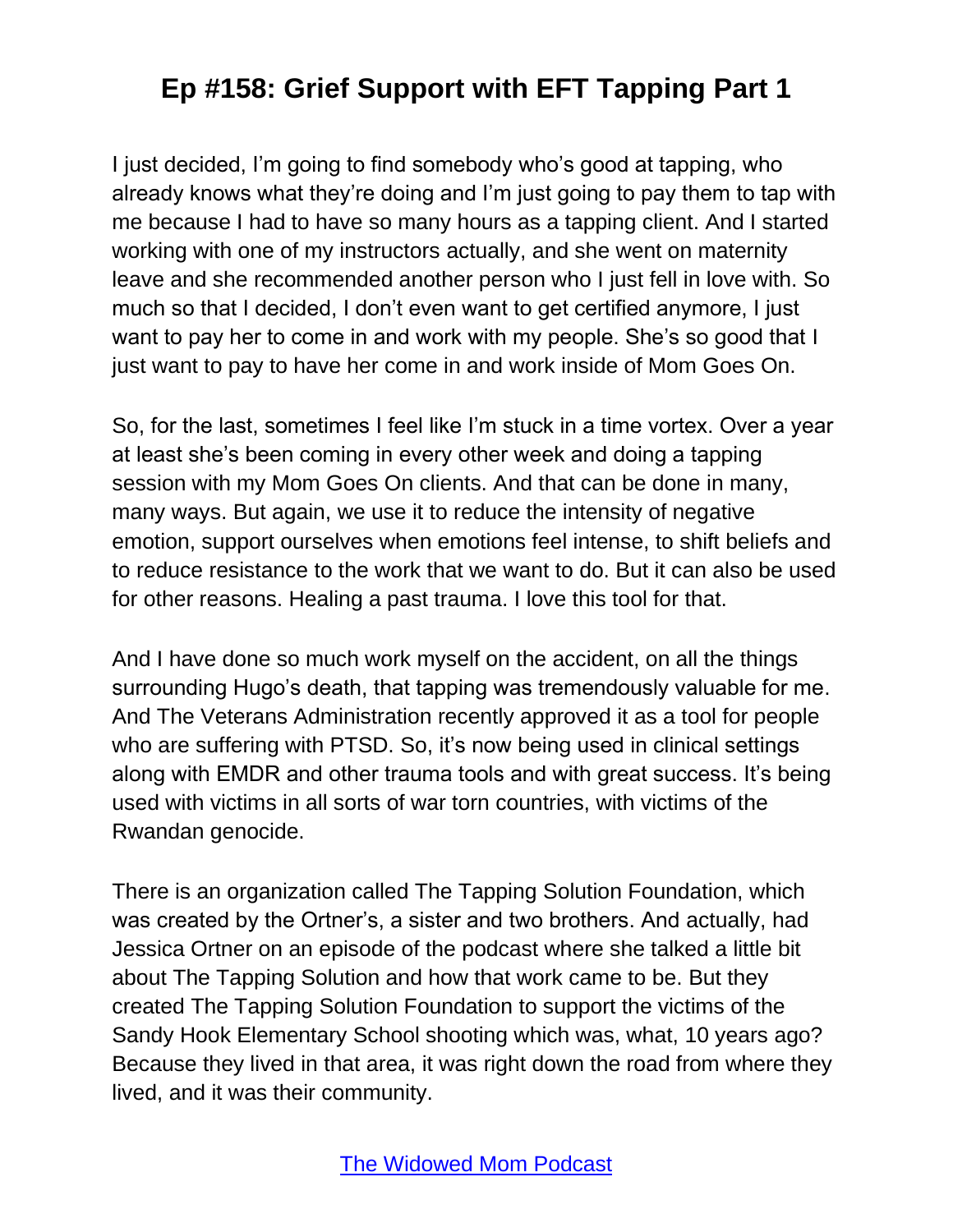And so, they raised a lot of money and brought in tapping experts to work with the first responders and the people in that community who were suffering from the trauma of that day. I have not validated this, but I would bet money that they are already working on how they will be providing tapping support to the community in Uvalde, Texas, in that elementary school shooting that just happened. I would bet so much money that they are on their way if not already boots on the ground to help because tapping can be so powerful in processing past trauma.

And basically, the way that that works and I'm not a tapping expert so I want to preface it by saying that you could go out and have them explain it or have EFT Universe, Dawson Church's organization explain it and probably get a better explanation than from me. But essentially trauma is stored in the body. So, something happens in our lives and it's traumatic. And our body remembers it. So even though we might know that intellectually we're safe, there is a trigger that takes our nervous system back to a time when we were unsafe, and our body remembers what has happened.

And it's this disconnect where we intellectually know we're okay, but our body doesn't, our body's holding on to something. And so EMDR, and tapping, and other such trauma tools can help your nervous system reconsolidate that memory. So, when you create safety in the nervous system and you remember and process, which I recommend you do with a coach and not so much on your own, and by that I mean a tapping coach, not just any coach.

But somebody who's actually been trained in tapping. You can create safety in your nervous system, reprocess that memory so that when you have that same trigger in the future, your nervous system doesn't go back to that period of time where you were unsafe. You don't feel unsafe in your body in the moment. And I think that's – I mean, gosh, huge. We all have trauma. We may not know the traumas that we have but we all have it. And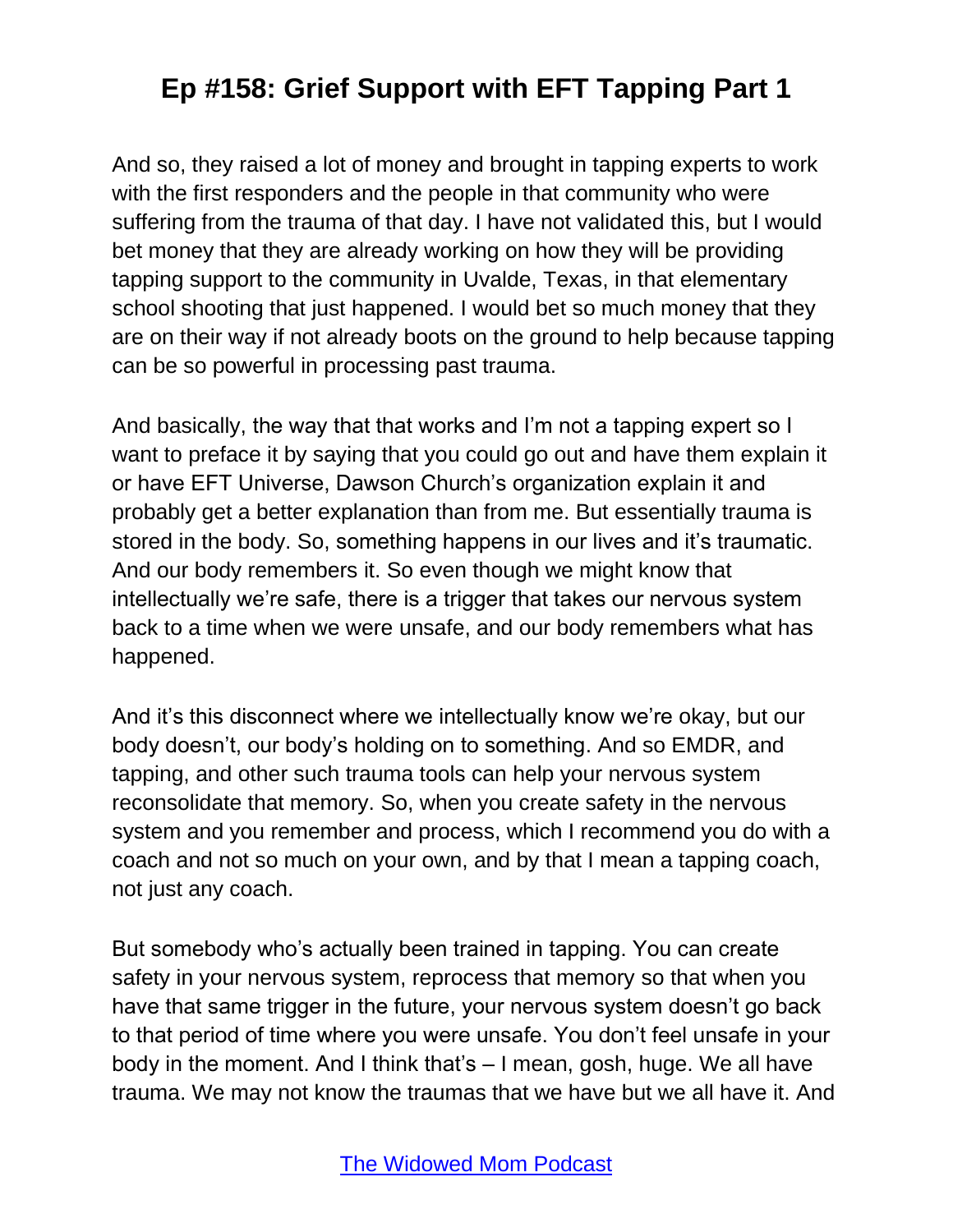I love that tapping is a tool that we can use for that purpose. Tapping can also be used for anxiety and depression.

It can be used to reduce pain and physical symptoms, it can be used with phobias and fears, test taking anxiety, sports performance. Maybe you've seen an Olympic athlete doing tapping work before they're going out onto the court or the performance where they're imagining themselves doing their sport perfectly while they're tapping. They're working on the stress and releasing it. Can actually cement patterns in the brain that increase their performance. And that's been studied and documented.

Tapping can also be used to cement new beliefs, to establish positive neural pathways. And that's one of my favorite ways to use it. It's truly a tool with many, many uses, and I can't wait to see where it goes in the future because now it feels like it's picking up steam to me. There's more and more studies and more and more evidence of how it works and where it works. It used to feel like I was the only one talking about it in my circles and now it seems like so many people are talking about it and using it for themselves and using it within their coaching and that's super exciting to me.

So, what is tapping and why does it work? In a nutshell, tapping sends a calming message to your brain telling it to relax, telling your nervous system to calm down. That even though it might feel like to a part of you that there is a tiger chasing you, you are actually safe. There was a study done in 2012 which you can read about it in numerous places including thetappingsolution.com. And in that study, stress levels measured through the cortisol in a person's saliva actually lowered 43% after 15 minutes of tapping which to me is phenomenal.

The basic tapping recipe which I will teach you in detail on the next episode of the podcast, on part two of this series. But the basic tapping recipe requires that you focus on a problem, it could be an intense emotion, it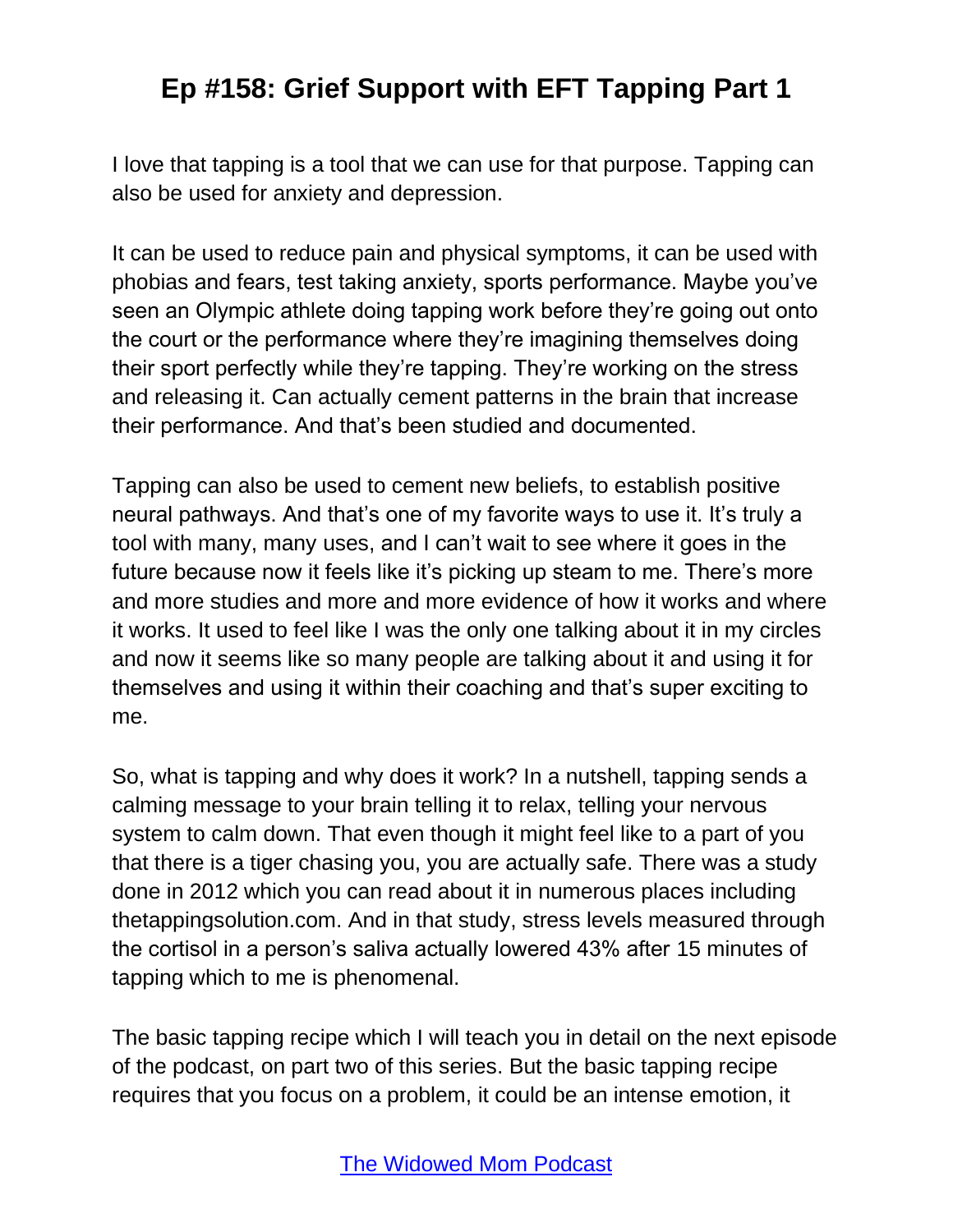could be a fear, it could be something that you're worried about or something that you're upset over. And while you're focusing on the problem, you use the tips of your fingers to tap five to seven times on a series of nine acupressure or energy meridian points on your body.

It sounds complicated. It is not. You're just tapping on nine different parts of your body as you focus on the problem. It seems counterintuitive because you're actually trying to focus on the negative. But what you will find is that after a couple of rounds, a couple of times going through each of these nine points is that the problem will shift. The negative emotion will lessen in intensity, although sometimes it gets more intense first. There is kind of a worse before better experience that we have sometimes.

If you're like me, copious amounts of liquid will pour of your eye holes, I cry almost every time I tap which for me feels amazing. I never thought I would say that, probably I don't know, before I became a coach. I thought you weren't supposed to cry, or you're supposed to cry less, or you shouldn't be crying. But every time I tap I cry. And you will ultimately feel like you can breathe better. That's how I feel. It's like I lost 50 pounds of emotional weight and what seemed overwhelming becomes manageable. The emotion that was asking for my attention gets processed.

It feels like life wasn't doable before I started tapping. And then after I'm done I can breathe again, I can think again, and I just love this tool. So, it looks strange, but it works well, and I encourage you to give it a shot. So, in next week's episode of *The Widowed Mom Podcast*, in part two I'm going to walk you through the basic recipe of EFT tapping. I'm going to teach you the tapping points. I'm going to give you a tapping exercise, a tapping experience so you can see just how easy and effective it is.

I want you to give it a shot so that you can see what it's like, feel more comfortable with it, decide whether or not it's a tool that you would like to add to your toolbox. And if you would like to learn a little more about